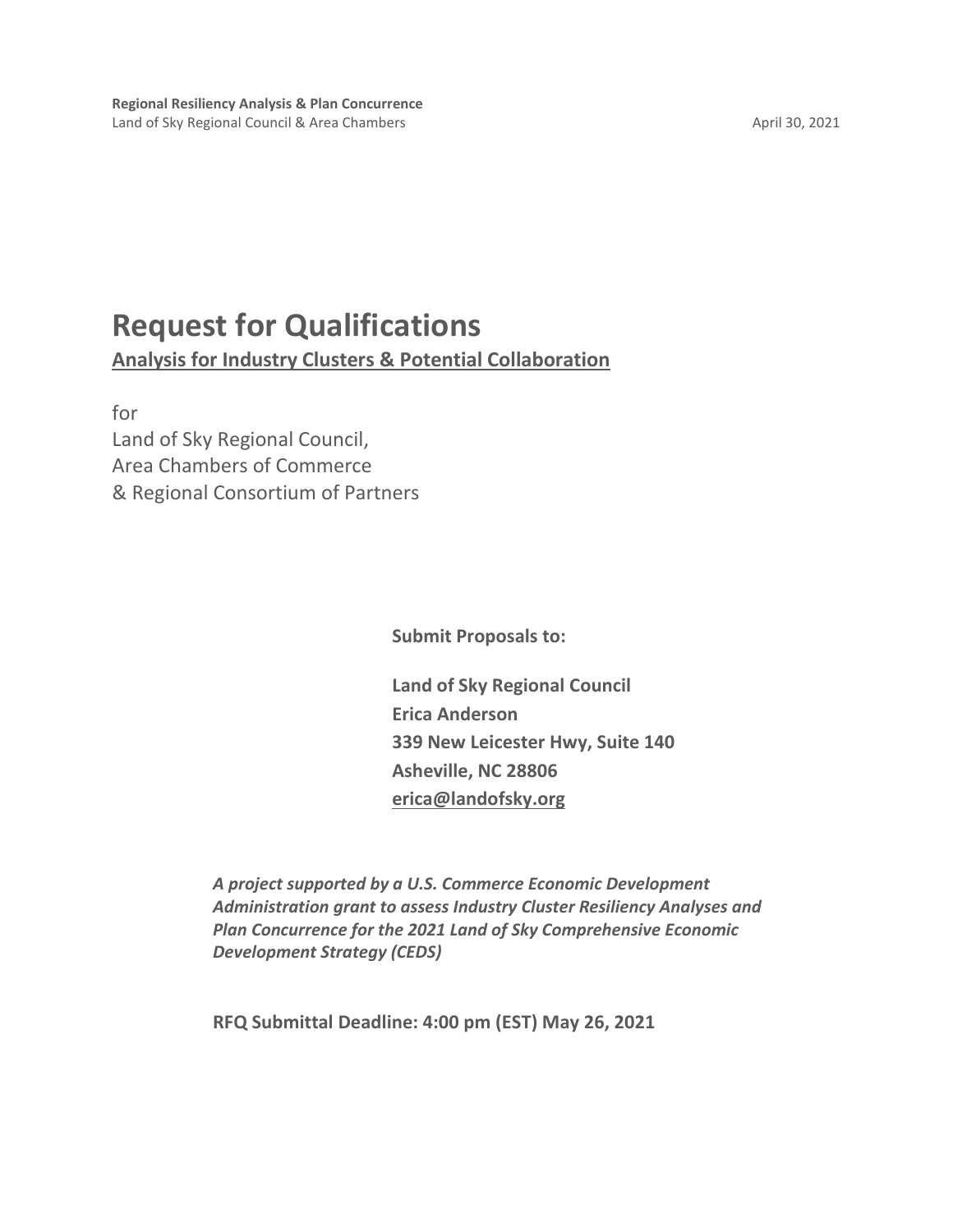# **ANNOUNCEMENT**

In 2021, Land of Sky Regional Council, the designated Economic Development District (EDD) for the four-county region, was awarded funding from the Economic Development Administration (EDA) for a three-year Economic Development Partnership Planning Grant. The primary project under this grant is to develop and implement the Land of Sky Comprehensive Economic Development Strategy (CEDS). The CEDS has a goal to develop short-term and long-term economic strategies for a resilient, strong region in which to live, work, and play.

The region is experiencing unprecedented pressures from growth and the CEDS needs to identify and address economic impacts of growth for future resiliency and sustainable success. Land of Sky Regional Council, in partnership with the Region's Chambers of Commerce, is initiating this Request for Qualifications (RFQ) process for a professional consultant (the "Consultant") qualified to plan, execute, and deliver a report to identify points of collaboration of shared regional priorities from a business perspective.

The work will focus on addressing:

- 1. SOAR analysis and Concurrence Strategies
- 2. Regional Industry Clusters Analysis and Resiliency Assessment
- 3. Workforce Assessment on Jobs/ Workforce due to Automation

These project outcomes will allow for strategic updates to the CEDS, that will be foundational for regional economic resiliency efforts.

The Consultant must have experience and expertise with economic development strategic planning best practices. The Consultant should have a strong and demonstrable background in developing targeted cluster identification for metro- and micropolitan regions. This project also includes associated priorities such as workforce, housing, and critical infrastructure within existing and emerging industry clusters.

# **Proposals must be received by: May 26, 2021, 4:00pm**

**RFQ SCHEDULE** - *This timetable is for the respondent's information. Project constraints may cause these dates to change*.

| <b>RFQ Available</b>                    | April 30, 2021 |
|-----------------------------------------|----------------|
| <b>Proposal Questions/Inquiries due</b> | May 14, 2021   |
| Proposals due                           | May 26, 2021   |
| <b>Consultant Selected</b>              | June 25, 2021  |
| <b>Contract Commencement</b>            | July 1, 2021   |

**Consultant Intent** to participate in proposal process should be communicated by email by close of business on **May 14, 2021**. All questions or inquiries respondents wish to insure are answered should be transmitted in writing via email prior to **May 14, 2021**. A **Proposal Questions/ Inquiries Response Communication** will be distributed to all consultants of record on **May 19, 2021.**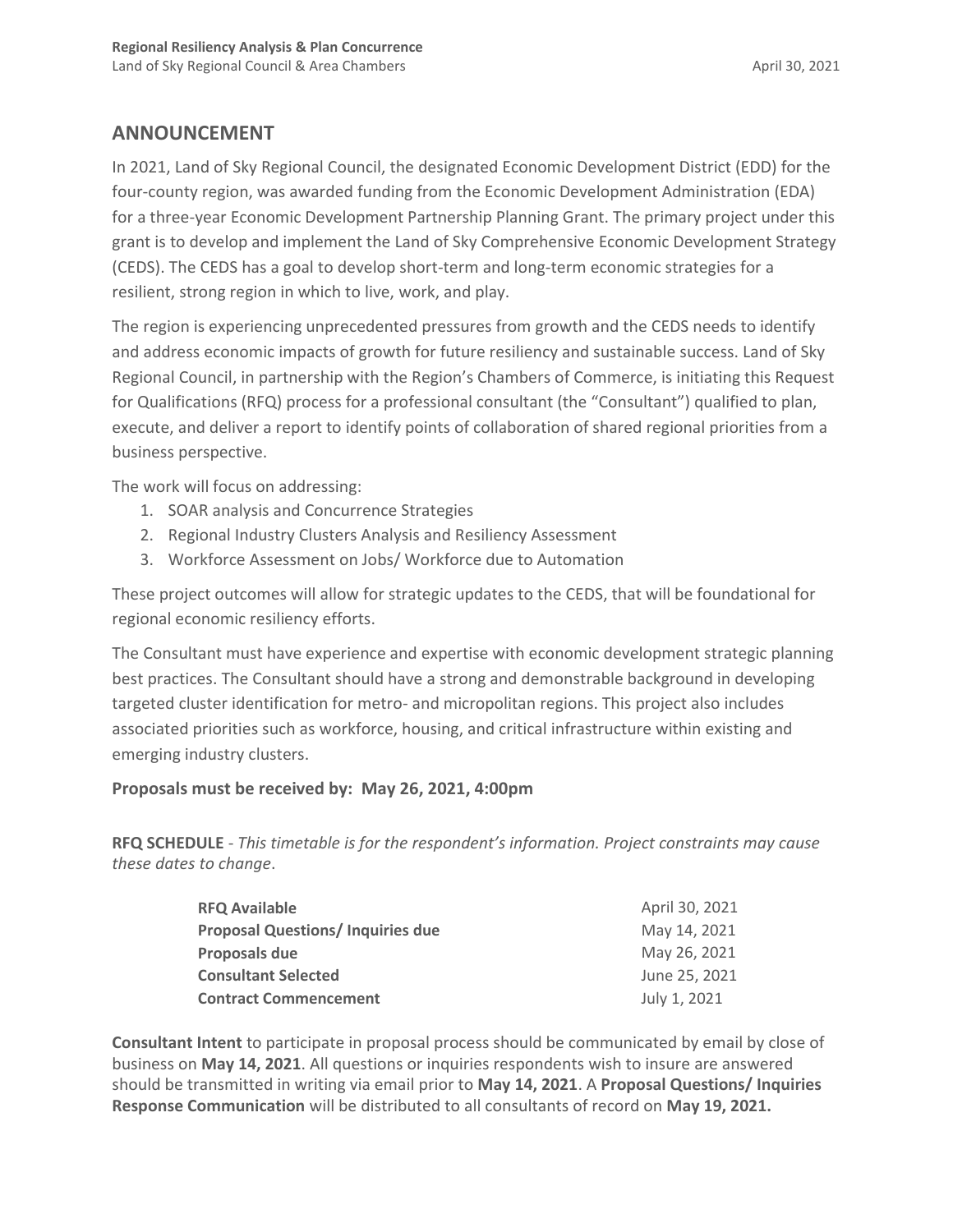# **CONTACT**

Questions or requests for additional information regarding this RFQ should be directed to:

**Erica Anderson, AICP** Director, Economic & Community Development Land of Sky Regional Council **[erica@landofsky.org](mailto:erica@landofsky.org)**

# **PROPOSAL EVALUATION**

Consultants responding to this RFQ will be evaluated on the following basis:

- 30% Technical skills and staff\team expertise.
- 30% Proposed approach and plan of work, understanding of the issues and requested elements of project scope, including desired outcomes.
- 30% Past record of performance, experience, and actual prior Strategic Economic Plan experience and Communications and Marketing consulting.
- 10% Proposed Budget.

Land of Sky Regional Council reserves the right to reject any and all proposals received as a result of this solicitation, to negotiate with any qualified source, to waive any formality and any technicalities or to cancel in part or in its entirety this RFQ if it is in the best interests of the Council. This solicitation in no way obligates the Council to award a contract. If deemed necessary, a short list of qualified consultants may be selected from those who submitted proposals for follow-up interviews. Interviews will be conducted by an evaluation committee. Interviews, if requested, will take place via video conference, during the period of June 14-23, 2021.

The Council reserves the right to seek clarification of any proposal submitted. Based on the review of the Statement of Qualifications, and the interview if applicable, the RFQ Committee will make a recommendation to the Council on a preferred consultant.

# **PROJECT CONTEXT**

# **LAND OF SKY REGION'S BACKGROUND**

Land of Sky Regional Council is a State of North Carolina regional organization representing a fourcounty area that includes Buncombe, Henderson, Madison and Transylvania Counties. For the purposes of this project, the region also includes Haywood County. Land of Sky Regional Council is one of 16 regional councils in the State of North Carolina and works with local governments, state, and federal agencies to meet the region's needs on a wide range of governance issues, including, local and regional land use, environmental and transportation planning, and administration, aging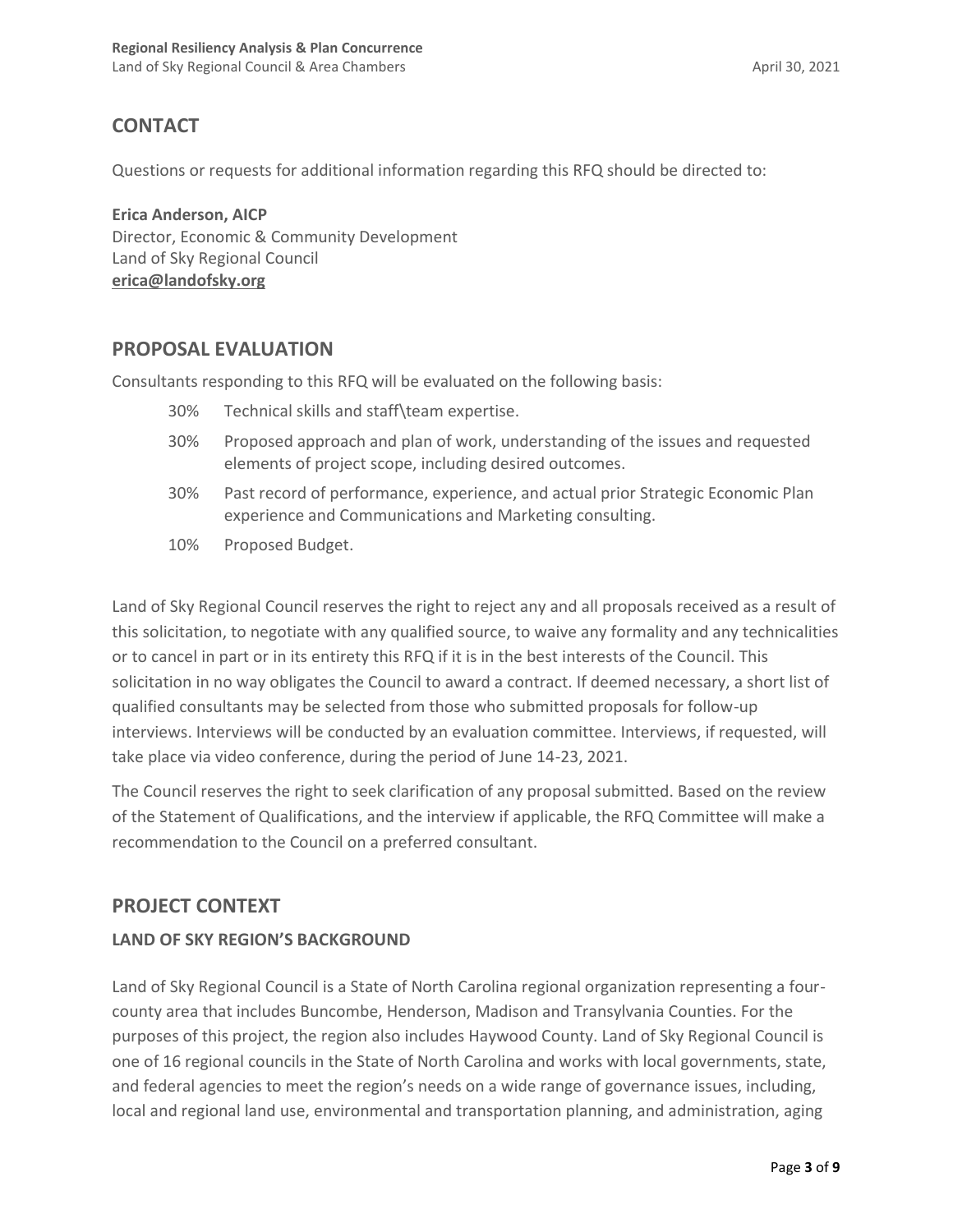and workforce services, and economic and program development.

Land of Sky Regional Council serves as the local U.S. Commerce Economic Development Administration (EDA) designated Economic Development District (EDD) for the four-county region. Land of Sky Regional Council provides technical assistance and eligibility support to regional jurisdictions for grants from the EDA and other federal and state sources. Land of Sky Regional Council also has the responsibility as the local EDD to create, manage and implement the regional Comprehensive Economic Development Strategy (CEDS) most recently updated in 2020. Access to existing CEDS documents is available on-line at:

[https://losrc.maps.arcgis.com/apps/Cascade/index.html?appid=3db8474da7e24f36b59ea25af4b69](https://losrc.maps.arcgis.com/apps/Cascade/index.html?appid=3db8474da7e24f36b59ea25af4b6916e) [16e](https://losrc.maps.arcgis.com/apps/Cascade/index.html?appid=3db8474da7e24f36b59ea25af4b6916e)

Home to nearly 500,000 people, the Land of Sky Region is a rapidly growing area in western North Carolina. Strategic economic growth is advanced by organizations existing at individual county levels that comprise a closely interrelated network in the region. This network of private sector businesses, public, state, and municipal support has advanced the regional brand and industry recruitment with proven success on a national and international scale.

The region's strong tourism economy came to an abrupt stop in mid-March as the effects of COVID-19 began to ripple through the economy. The average unemployment rates in the region changed from 3.3% in March 2020 to a peak of 16.1% in May 2020 before gradually decreasing to approximately 5.5% in  $4<sup>th</sup>$  quarter of 2020. In addition, the Chambers' regional business impact survey for Spring 2020 showed major supply chain challenges for industrial-based companies. Businesses have been impacted by COVID-19, growth pressures, housing availability, and infrastructure. We are seeking a strategic assessment of shared industry clusters, and emerging opportunities for industry workforce alignment.

# **SCOPE OF WORK OVERVIEW**

The following Scope of Work components have been prepared as a guide to help the interested respondent understand the expected product from this work engagement. Respondents are encouraged to provide suggestions to this scope that would improve the end product to enable board members, the public, and elected officials to effectively and efficiently find and evaluate the information. The outcome deliverables will inform and assist future policy options to support a more sustainable and resilient Land of Sky region.

This collaborative network illustrates the fifty-mile radius economic area that constitutes the Region as the economic and demographic influences of the Asheville, NC Metropolitan Statistical Area (MSA) and adjacent Micropolitan Statistical area of Brevard, NC. This RFQ project shall consider and include these geographic areas in the targeted industry clusters analysis, supply chain data, and value system outputs that characterize and are inclusive of the regional business area. We request the work and deliverables address the region as a whole.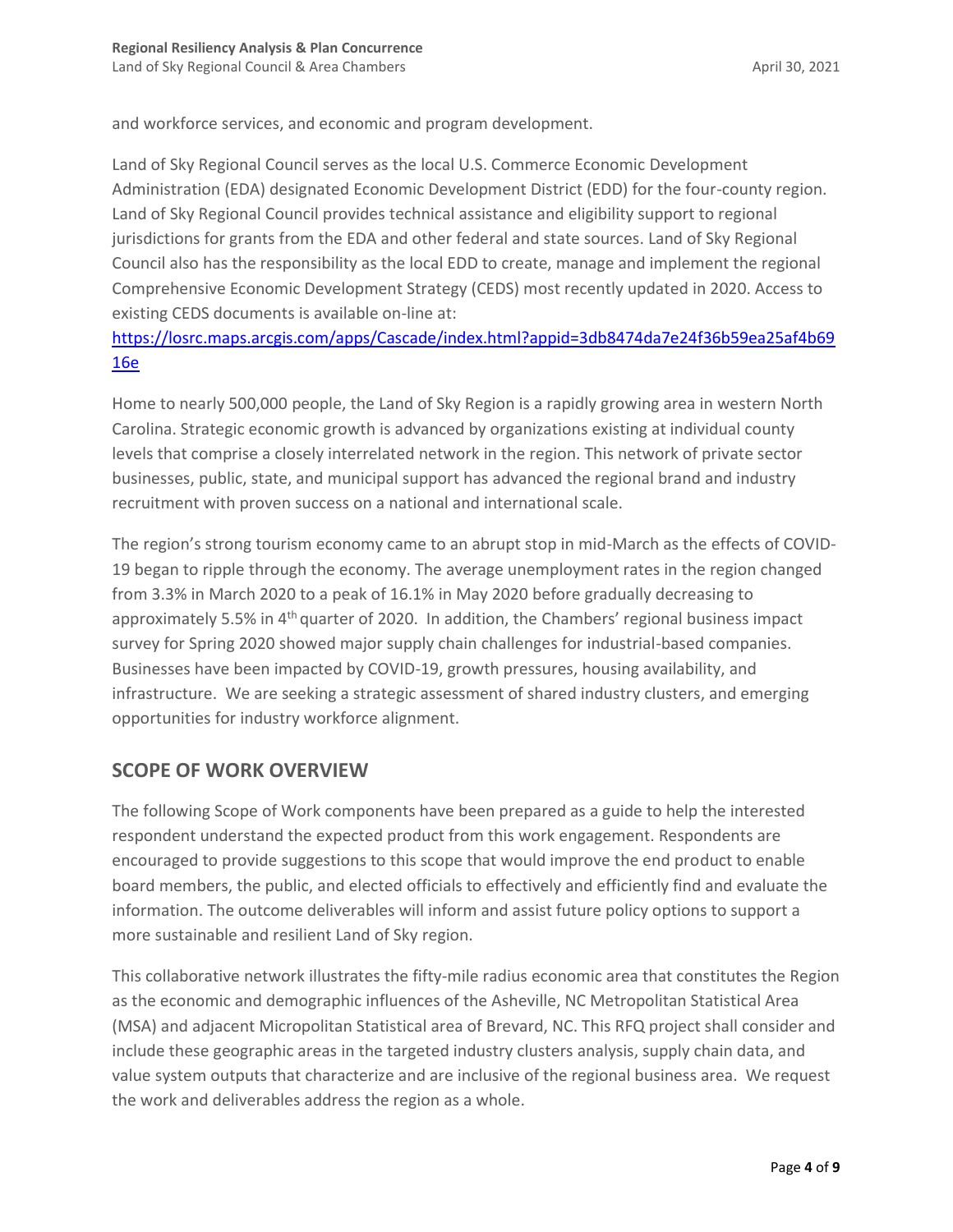The final scope of services to be provided by the selected Consultant will be developed in partnership with Land of Sky Regional Council, Area Chambers of Commerce, and partners. The scope may include the following elements:

### **Task A: Assess Regional Plan Concurrence and Priorities**

- 1) Review Plans and Strategies in the Region to identify where governmental and nongovernmental jurisdictions are most readily in concurrence.
- 2) Develop a SOAR analysis (or similar methodology) and recommend regional collaboration strategies based on concurrence and priorities and related short-term and long-term actions.

### **Task B: Targeted Industry Clusters Analysis**

- 1) Determine existing clusters that aren't represented in plans or prioritize clusters in plans. Produce regional targeted industry clusters and sub-clusters summary report for the region
- 2) Provide a list of proposed action items for regional collaboration. Include these priority areas: workforce, housing availability/cost, telework (broadband), and infrastructure.

# **Task C: Assess Job Opportunities and Skills for emerging industry/sectors due to Automation**

1) Identify potential job opportunities that will exist as a result of automation, and the skills that will be required

### **The Scope of Work would be carried out in the following work phases:**

Phase 1:

- i. Startup meetings with Consultant(s)
- ii. Communications/ project stakeholder assessments
- iii. Local stakeholder engagement workshops (2)
- iv. Communication with Regional Leadership Team

### Phase 2:

- i. SOAR analysis and Concurrence Strategies
- ii. Regional Industry Clusters Analysis
- iii. Workforce Assessment on Jobs due to Automation

### Phase 3:

- i. Present Preliminary Findings to Stakeholders and Board
- ii. Develop communications plan for stakeholders
- iii. Acceptance of final reports
- iv. Project completion convening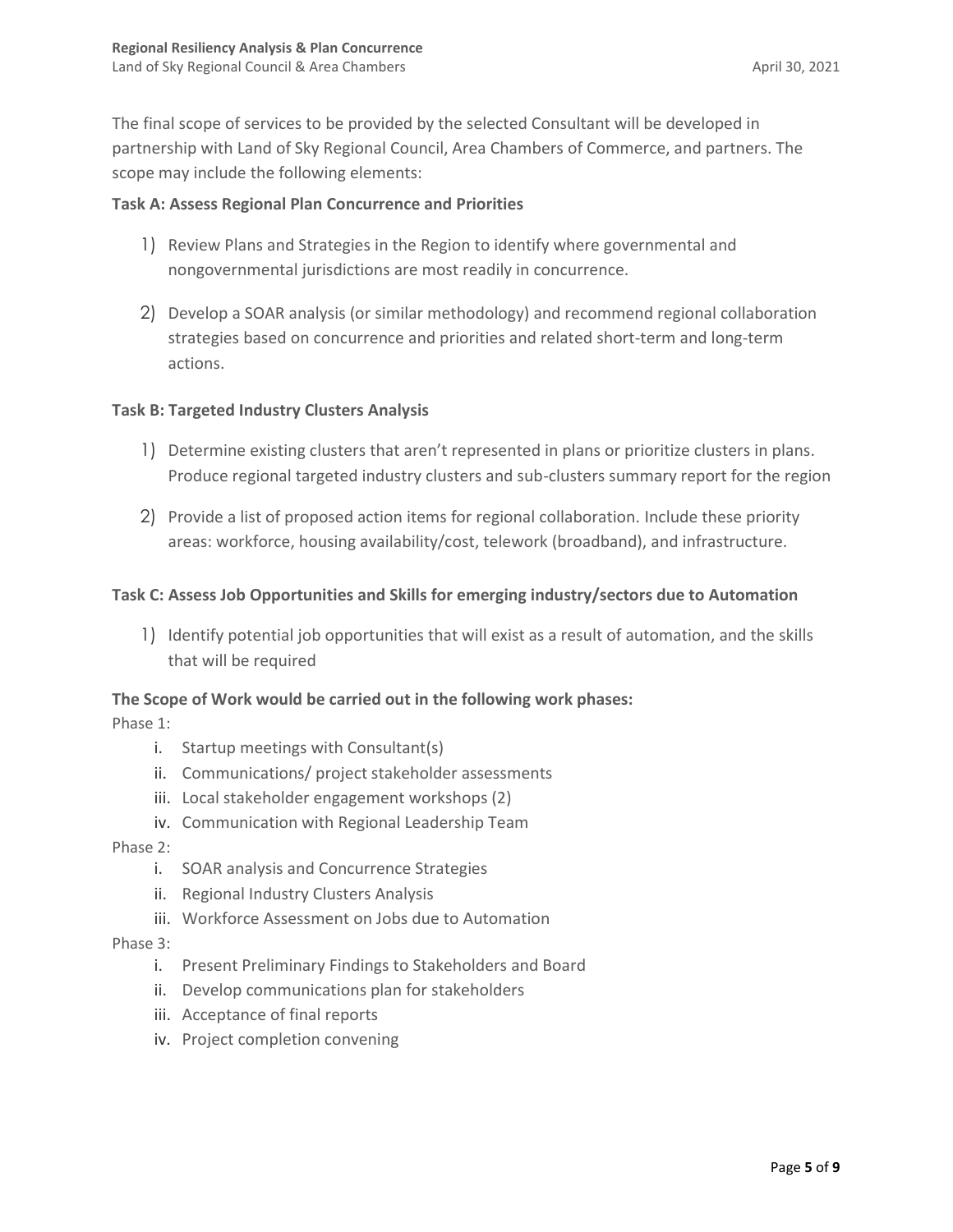# **DELIVERABLES:**

**Task A: SOAR Analysis and Concurrence Strategies:** The project deliverable will be a regional crosswalk highlighting shared areas of priority and short-term and long-term steps to implement.

**Task B: CEDS Industry Clusters Analysis:** The project deliverable will be a regional Industry Clusters Report for the Land of Sky CEDS utilizing specified geographic region and counties.

**Task C: Job Opportunity Skills Assessment**: The project deliverable is a report highlighting occupations with greatest opportunity for growth resulting from automation within the industry clusters update.

# **CONTENTS OF RESPONSE**

This engagement will be funded in part by theU.S. Commerce Economic Development Administration to support Economic Development District planning efforts. Consultant responses to the RFQ must demonstrate:

- The respondents' understanding of the plan of work, issues, and elements.
- The respondents' qualifications to address and provide the requested deliverables.
- The respondents' understanding of the Land of Sky Regional Council CEDS project objectives.

By submitting a response, respondents represent that they have thoroughly examined and become familiar with the scope of work outlined in this RFQ and are capable of performing the work to achieve the objectives. The submittal must demonstrate that the respondent has sufficient and appropriate resources to complete the project. Consultants must designate the project lead and report where his/her primary office is located. Any proposed sub consultants must be identified. Respondents are asked to organize their responses in accordance with the following format:

- **1. Cover letter.** Provide a letter of introduction with a brief description of your firm, indicating the primary office location for the performance of this project, the type of firm, areas of specialization, and the project lead. Include company name, address, contact name, title, phone number, fax number, email, and website address. Identify all sub-consultants that will be involved.
- **2. Project Approach.** Provide an outline description of how you would approach the scope of services and a timeline that would include completion of all tasks by February 1, 2022.
- **3. Key Personnel.** Please also include the names, qualifications, and experience of personnel to be assigned to the project during the specified project timeline and indicate what role these individuals will play in the project.
- **4. References.** For the prime consultant and all sub-consultants, provide reference information and brief project descriptions for at least three (3) current clients. Reference projects should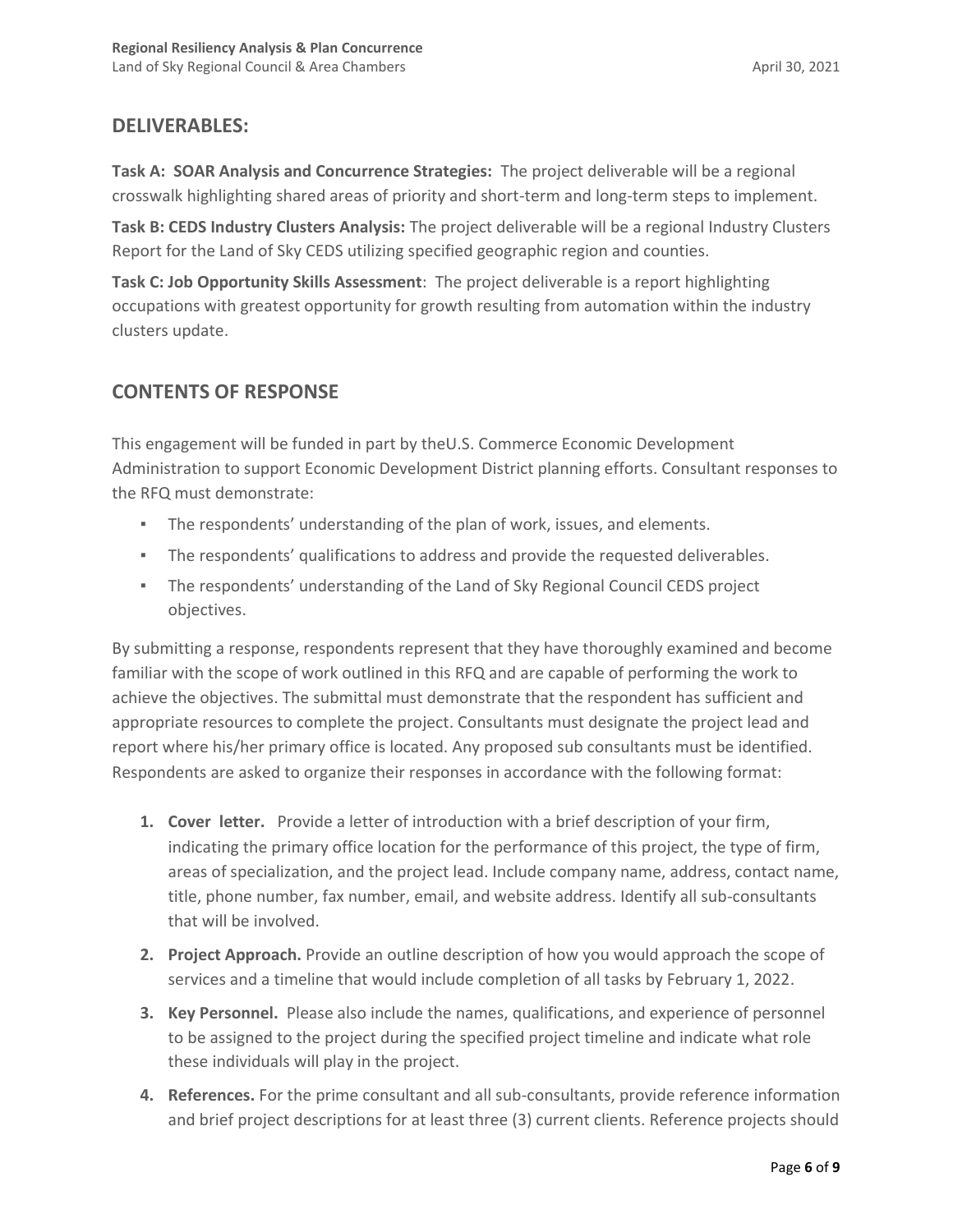have been completed within the last three years and *similar* in nature to those described in this RFQ. Please include the following information:

- a. Name of client
- b. Name and title of client's primary contact.
- c. Telephone number, fax number, email address, and mailing address of the client's primary contact.
- d. A brief description of the types of services provided, the overall scope of the project, duration of the project and the current status of the project.
- **5. Budget.** Provide total cost estimates for scope services specified that include labor and direct costs, associated travel costs, materials and any other requirements as may be required to furnish the work. Provide a summary of cost and percentage of total project effort by proposed phases and deliverable tasks. The cost estimates are for RFQ evaluation purposes and final contract costs will be negotiable based upon final project design with selected consultant. All additional work assignments or scope additions will be specifically contracted and based on initial engagement rates of the base contract agreement.
- **6. Submittal Date.** Responses must be sealed and be received **no later than 4:00 PM EDT, May26, 2021**. **Any responses received after this date and time will not be considered.**  Responses should be delivered electronically to Erica Anderson, [erica@landofsky.org](mailto:erica@landofsky.org)
- **7. Number of Copies and Length of Proposal.** All electronic submissions should be clearly marked **"Resiliency Analysis for Industry Clusters & Potential Collaboration"** Your submittal is limited to 10 pages maximum, with an additional page for the cover letter and 5 pages maximum for any appendix. Please submit one digital copy of the proposal labeled as such, using a digital format such as Adobe Acrobat PDF (emailed to [erica@landofsky.org\)](mailto:erica@landofsky.org)

### **RESPONSE DEADLINE**

Responses to this Request for Qualifications ("Response") must be submitted electronically and are acceptable until **4:00 PM EDT, May 26, 2021**. Responses received after this time and date will not be considered.

Please address the Response to:

# **Erica Anderson, AICP** Director, Economic & Community Development Land of Sky Regional Council 339 New Leicester Hwy, Suite 140 Asheville, NC 28806 **[erica@landofsky.org](mailto:erica@landofsky.org)**